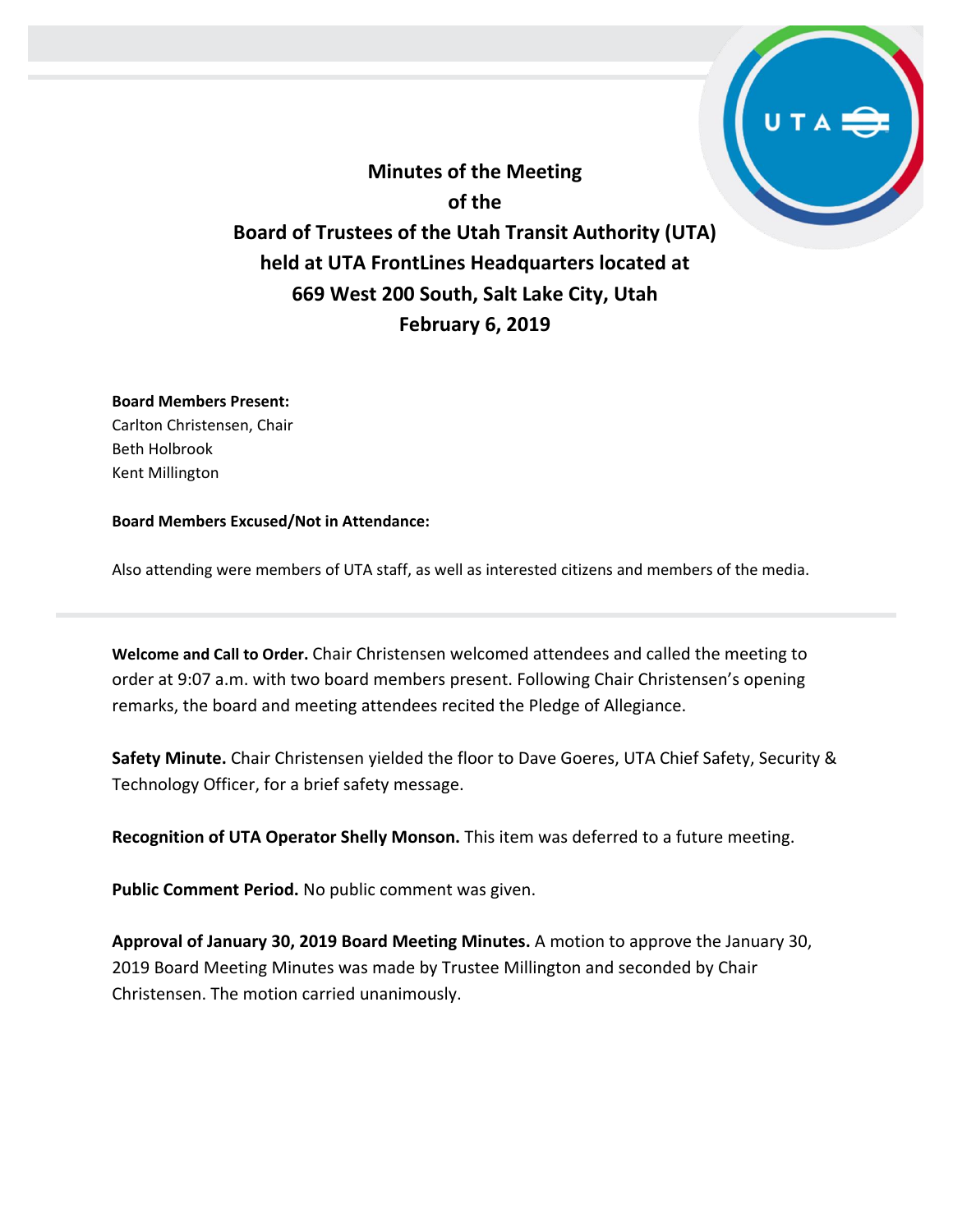**Agency Report.** Steve Meyer, UTA Interim Executive Director, provided an update on UTA's 2018 discretionary grants, pending grants, and potential grants.

Discussion ensued. Questions on the TIGER first-last mile grant and funding for the Depot District maintenance facility were posed by the board and answered by Mr. Meyer.

Trustee Holbrook joined the meeting at 9:18 a.m.

**Pre-Procurement Update.** Mr. Meyer indicated there was a pre-procurement for the replacement of five police vehicles. Discussion ensued. Questions on how vehicle needs are determined and how vehicles are procured were posed by the board and answered by Mr. Meyer.

## **Discussion Items.**

**Reserves and Debt Stabilization Fund.** Bob Biles, UTA Chief Financial Officer, delivered a presentation on Government Finance Officers Association reserve fund best practices, reserve policies of peer transit agencies, UTA's board reserve funds (service stabilization, working capital, risk contingency, fuel, and parts), bond reserve fund (debt service – senior and subordinate), and special board reserve fund (debt service reserve and rate stabilization). Discussion ensued. Questions on "volatile" expenses, peer transit agency reserves, draw downs, frequency of accessing the parts reserve, purpose of the parts reserve, expense of replacing the Comet cars, total board reserves, how percentages for reserves were determined, bond debt rates, how the debt service reserve and rate stabilization fund can be used, debt service levels over time, and special district reserve requirements were posed by the board and answered by staff. Chair Christensen encouraged an ongoing dialogue between the board and staff on reserve funds.

**UTA Advertising Campaign Review.** This item was deferred to a future meeting.

**Capital Projects Implementation Process.** Mary DeLoretto, UTA Director of Capital Projects, outlined a proposed UTA capital development project implementation process. Discussion ensued. Questions on ongoing maintenance decisions and prioritization, community engagement in the prioritization of capital projects process (including items identified in later phases of the long range plans), project implementation, public outreach during construction, opportunities for general public input, opportunities for reporting back to the advisory board, and community engagement on projects specific to Weber County were posed by the board and answered by staff.